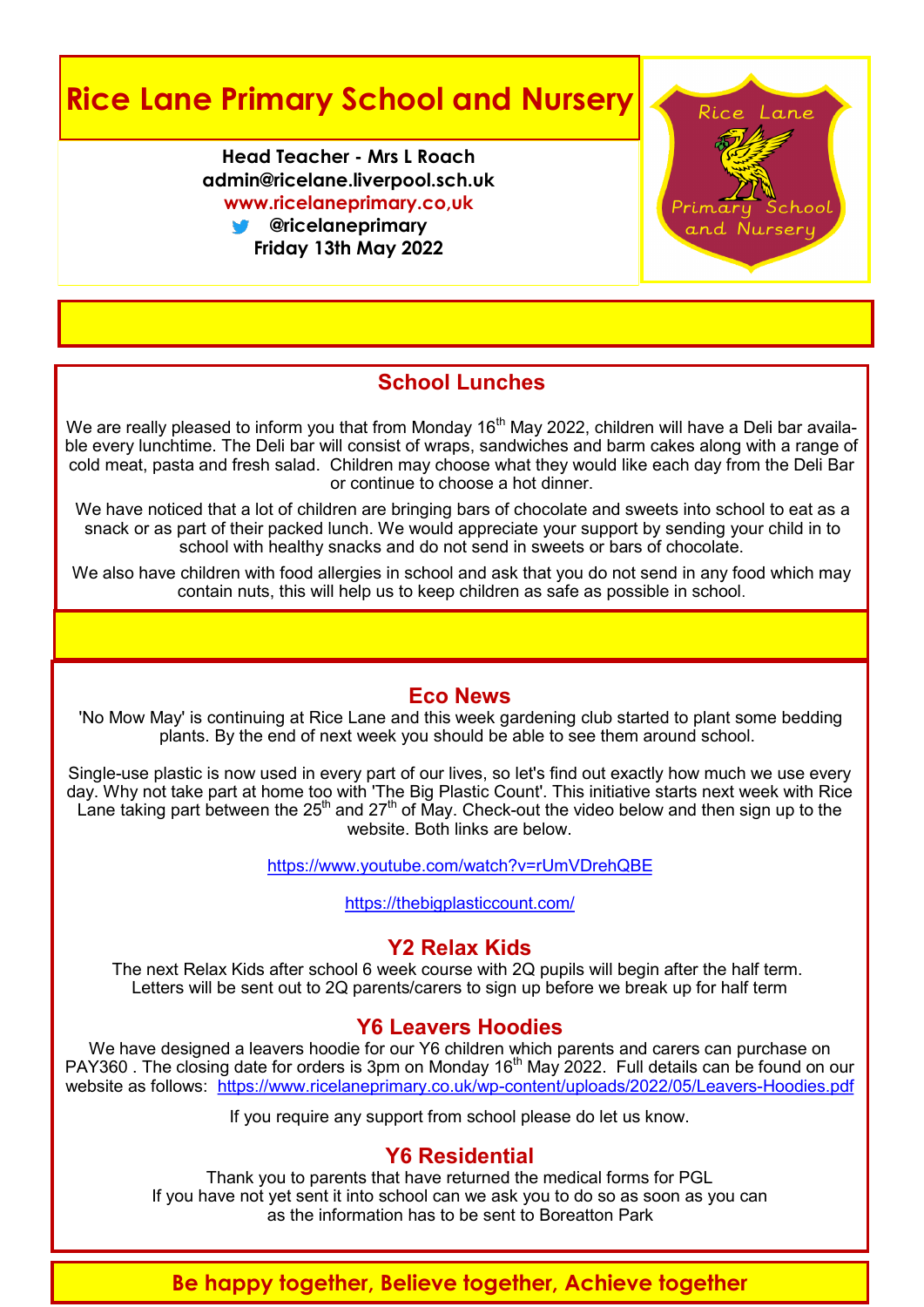#### **Free School Meals**

Universal free school meals are available to all children in Reception, Year 1 and Year 2. They are also available to some older children according to family income and to Nursery children who attend through the Governments free 15 hour provision sessions. It's important to register for entitlement to free school meals, even if your child has a packed lunch or is in a younger class – this is so we can receive additional funding (called the pupil premium) which we can use to help your child. Please complete the form sent home with your child or see if you are entitled at the following website: [https://www.gov.uk/apply](https://www.gov.uk/apply-free-school-meals)-free-school-meals

#### **Y6 SATS**

 $\circledcirc$ 

**THANK YOU EVERYONE** 

**SATS FINISHED** A huge well done to our Y6 pupils who worked so hard through their SATS week. **Well done Y6** We are so super proud of you all. **AND** 

#### **Y2 SATS**

During the remaining weeks in May KS1 SATS will take place for Year 2. There is no pressure on the children and they do not know they are getting tested they just see them as quizzes. If you are worried please do speak to your child's teacher

#### **Y4 Multiplication Tables Check**

Year 4 will be sitting a times tables assessment in June, which is a government set assessment for all Year 4 children across the country. This was brought in to ensure that children are ready for the more challenging curriculum in Upper Key Stage 2.

The check will begin week commencing 13th June 2022.

More details about the testing can be found at the government website and school website as follows: [https://www.gov.uk/government/publications/multiplication](https://www.gov.uk/government/publications/multiplication-tables-check-information-for-parents)-tables-check-information-for-parents

[https://www.ricelaneprimary.co.uk/wp](https://www.ricelaneprimary.co.uk/wp-content/uploads/2022/04/y4-letter.pdf)-content/uploads/2022/04/y4-letter.pdf

## **A look at what's been happening this week…..**



**Be happy together, Believe together, Achieve together**